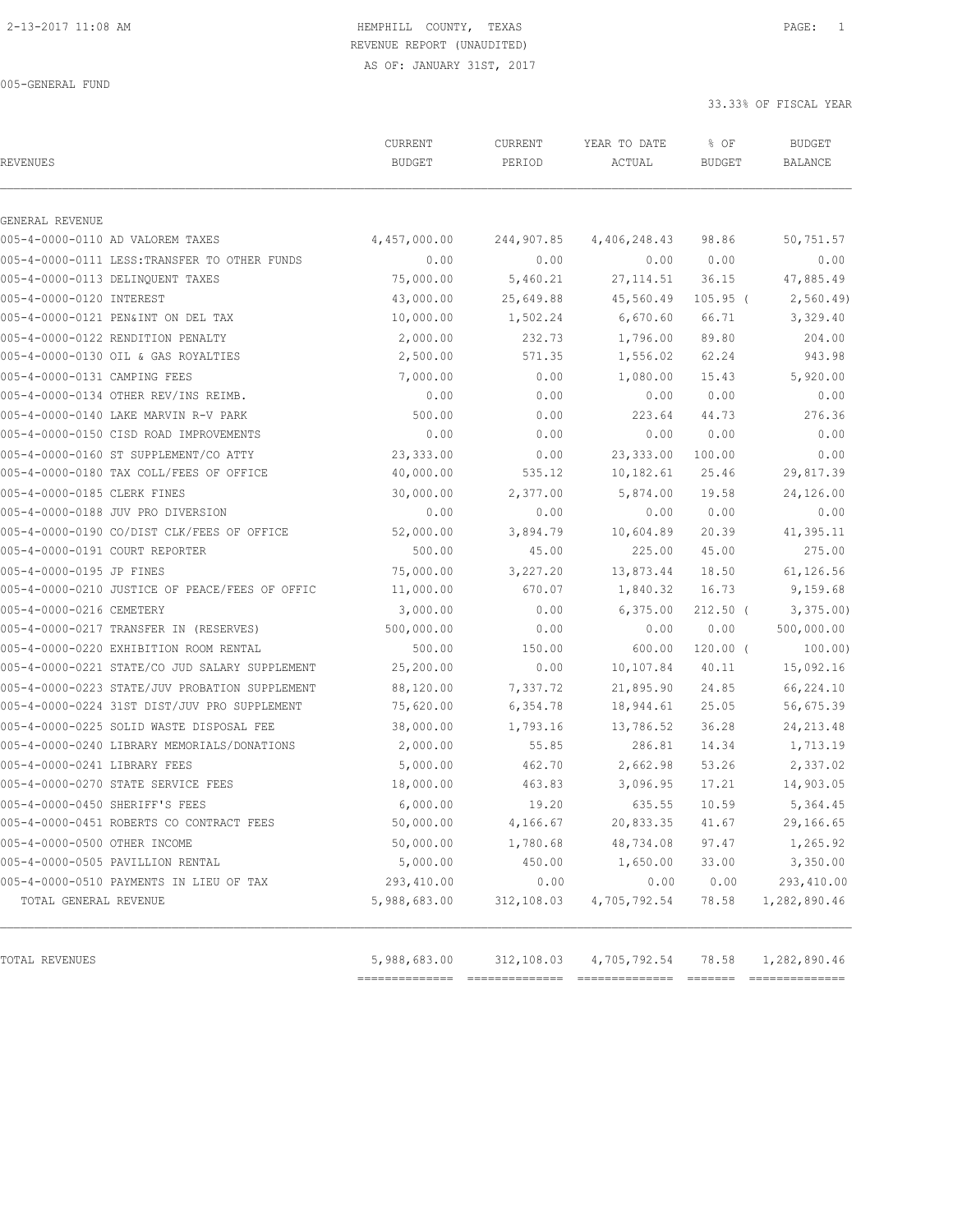AS OF: JANUARY 31ST, 2017

008-LAW LIBRARY

| REVENUES                                   | <b>CURRENT</b><br><b>BUDGET</b> | CURRENT<br>PERIOD | YEAR TO DATE<br>ACTUAL | % OF<br>BUDGET | BUDGET<br><b>BALANCE</b> |
|--------------------------------------------|---------------------------------|-------------------|------------------------|----------------|--------------------------|
|                                            |                                 |                   |                        |                |                          |
| GENERAL REVENUE                            |                                 |                   |                        |                |                          |
| 008-4-0000-0110 TRANSFER FROM FUND BALANCE | 0.00                            | 0.00              | 0.00                   | 0.00           | 0.00                     |
| 008-4-0000-0550 COURT FEES-LAW/LIB         | 2,000.00                        | 105.00            | 560.00                 | 28.00          | 1,440.00                 |
| TOTAL GENERAL REVENUE                      | 2,000.00                        | 105.00            | 560.00                 | 28.00          | 1,440.00                 |
|                                            |                                 |                   |                        |                |                          |
| TOTAL REVENUES                             | 2,000.00                        | 105.00            | 560.00                 | 28.00          | 1,440.00                 |
|                                            |                                 |                   |                        |                |                          |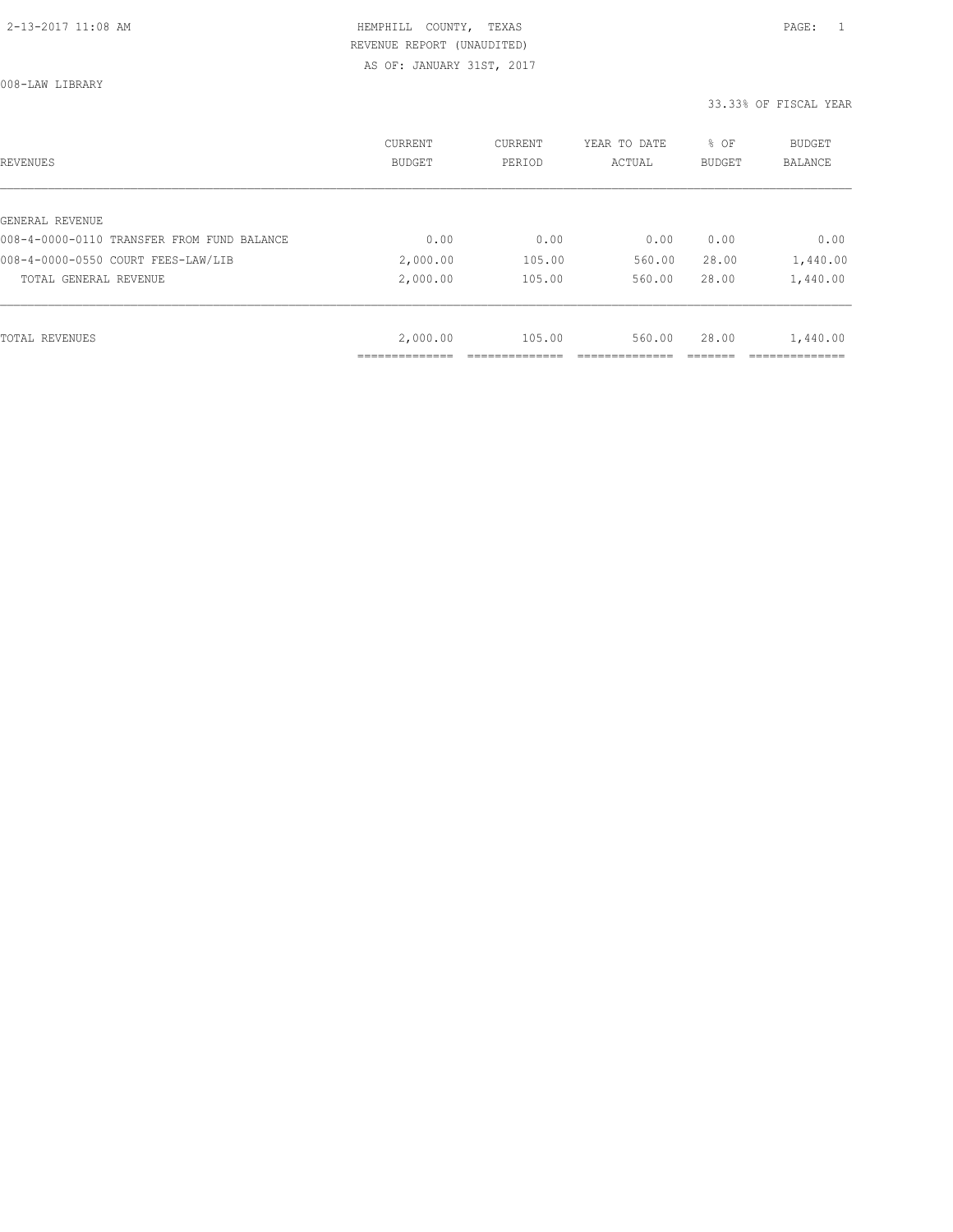009-SECURITY FEE

| REVENUES                                   | CURRENT<br><b>BUDGET</b> | CURRENT<br>PERIOD | YEAR TO DATE<br>ACTUAL | % OF<br>BUDGET | <b>BUDGET</b><br>BALANCE |
|--------------------------------------------|--------------------------|-------------------|------------------------|----------------|--------------------------|
|                                            |                          |                   |                        |                |                          |
| GENERAL REVENUE                            |                          |                   |                        |                |                          |
| 009-4-0000-0110 TRANSFER FROM FUND BALANCE | 50,000.00                | 0.00              | 0.00                   | 0.00           | 50,000.00                |
| 009-4-0000-0191 COURTHOUSE SECURITY FEE    | 4,000.00                 | 210.86            | 803.06                 | 20.08          | 3,196.94                 |
| TOTAL GENERAL REVENUE                      | 54,000.00                | 210.86            | 803.06                 | 1.49           | 53,196.94                |
|                                            |                          |                   |                        |                |                          |
| TOTAL REVENUES                             | 54,000.00                | 210.86            | 803.06                 | 1.49           | 53,196.94                |
|                                            |                          |                   |                        |                |                          |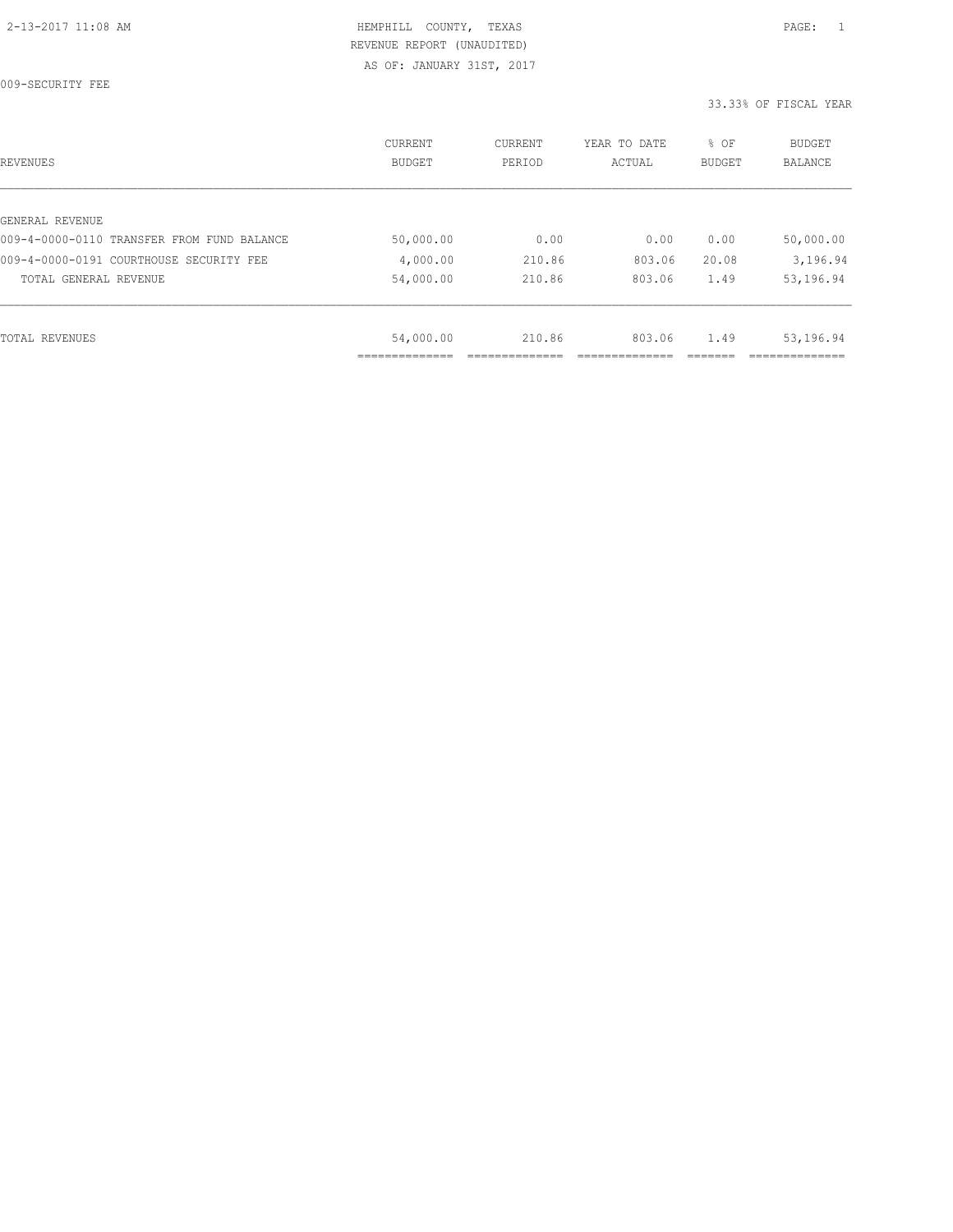010-AIRPORT

| REVENUES                                   | CURRENT<br><b>BUDGET</b> | CURRENT<br>PERIOD | YEAR TO DATE<br>ACTUAL | % OF<br><b>BUDGET</b> | <b>BUDGET</b><br><b>BALANCE</b> |
|--------------------------------------------|--------------------------|-------------------|------------------------|-----------------------|---------------------------------|
|                                            |                          |                   |                        |                       |                                 |
| GENERAL REVENUE                            |                          |                   |                        |                       |                                 |
| 010-4-0000-0110 AD VALOREM TAX TRANSFER    | 70,000.00                | 0.00              | 0.00                   | 0.00                  | 70,000.00                       |
| 010-4-0000-0120 INTEREST-AIRPORT           | 200.00                   | 12.51             | 48.51                  | 24.26                 | 151.49                          |
| 010-4-0000-0320 CHAMBER OF COMMERCE        | 1,920.00                 | 0.00              | 0.00                   | 0.00                  | 1,920.00                        |
| 010-4-0000-0325 FUEL SALES                 | 110,000.00               | 9,106.90          | 32,977.28              | 29.98                 | 77,022.72                       |
| 010-4-0000-0326 RENT-HANGARS               | 4,000.00                 | 0.00              | 600.00                 | 15.00                 | 3,400.00                        |
| 010-4-0000-0500 OTHER RECEIPTS             | 0.00                     | 0.00              | 0.00                   | 0.00                  | 0.00                            |
| 010-4-0000-0510 REIMBURSEMENT FROM STATE   | 2,000.00                 | 0.00              | 0.00                   | 0.00                  | 2,000.00                        |
| 010-4-0000-0600 TRANSFER FROM FUND BALANCE | 0.00                     | 0.00              | 0.00                   | 0.00                  | 0.00                            |
| TOTAL GENERAL REVENUE                      | 188,120.00               | 9,119.41          | 33,625.79              | 17.87                 | 154,494.21                      |
| TOTAL REVENUES                             | 188,120.00               | 9,119.41          | 33,625.79              | 17.87                 | 154,494.21                      |
|                                            | --------------           |                   |                        |                       |                                 |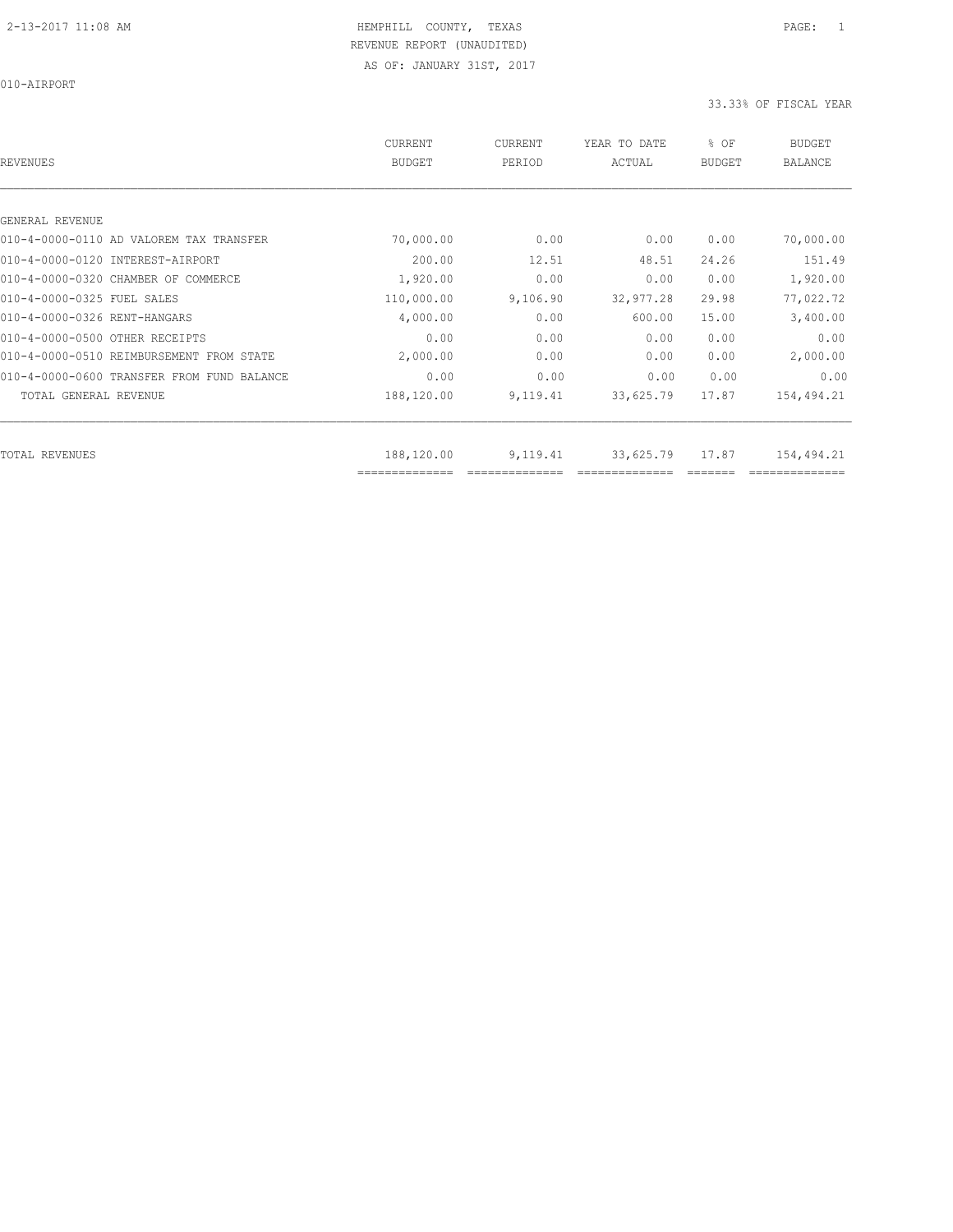011-ROAD & BRIDGE PCT 1

| <b>REVENUES</b>                                | <b>CURRENT</b><br><b>BUDGET</b> | CURRENT<br>PERIOD | YEAR TO DATE<br>ACTUAL | % OF<br><b>BUDGET</b> | <b>BUDGET</b><br><b>BALANCE</b> |
|------------------------------------------------|---------------------------------|-------------------|------------------------|-----------------------|---------------------------------|
|                                                |                                 |                   |                        |                       |                                 |
| GENERAL REVENUE                                |                                 |                   |                        |                       |                                 |
| 011-4-0000-0110 TRANSFER FROM FUND BALANCE     | 88,055.00                       | 0.00              | 0.00                   | 0.00                  | 88,055.00                       |
| 011-4-0000-0120 INTEREST                       | 300.00                          | 0.00              | 0.00                   | 0.00                  | 300.00                          |
| 011-4-0000-0121 PEN&INT ON DEL TAX             | 800.00                          | 84.75             | 362.97                 | 45.37                 | 437.03                          |
| 011-4-0000-0122 RENDITION PENALTY              | 50.00                           | 12.95             | 108.62                 | $217.24$ (            | 58.62)                          |
| 011-4-0000-0280 FARM TO MARKET TAXES           | 247,000.00                      | 13,650.74         | 255, 279.78            | $103.35$ (            | 8,279.78)                       |
| 011-4-0000-0281 DELINQUENT TAXES               | 2,000.00                        | 313.39            | 1,487.16               | 74.36                 | 512.84                          |
| 011-4-0000-0290 LATERAL ROAD                   | 2,100.00                        | 0.00              | 2,088.33               | 99.44                 | 11.67                           |
| 011-4-0000-0295 BANKHEAD-JONES FARM TENANT ACT | 2,500.00                        | 0.00              | 0.00                   | 0.00                  | 2,500.00                        |
| 011-4-0000-0300 AUTO REGISTRATION              | 40,000.00                       | 4,109.98          | 9,664.94               | 24.16                 | 30,335.06                       |
| 011-4-0000-0500 OTHER RECEIPTS                 | 3,000.00                        | 0.00              | 2,689.87               | 89.66                 | 310.13                          |
| 011-4-0000-0510 GRANT FUNDS                    | 0.00                            | 0.00              | 0.00                   | 0.00                  | 0.00                            |
| TOTAL GENERAL REVENUE                          | 385,805.00                      | 18,171.81         | 271,681.67             | 70.42                 | 114, 123.33                     |
|                                                |                                 |                   |                        |                       |                                 |
| TOTAL REVENUES                                 | 385,805.00<br>==============    | 18,171.81         | 271,681.67             | 70.42                 | 114, 123.33                     |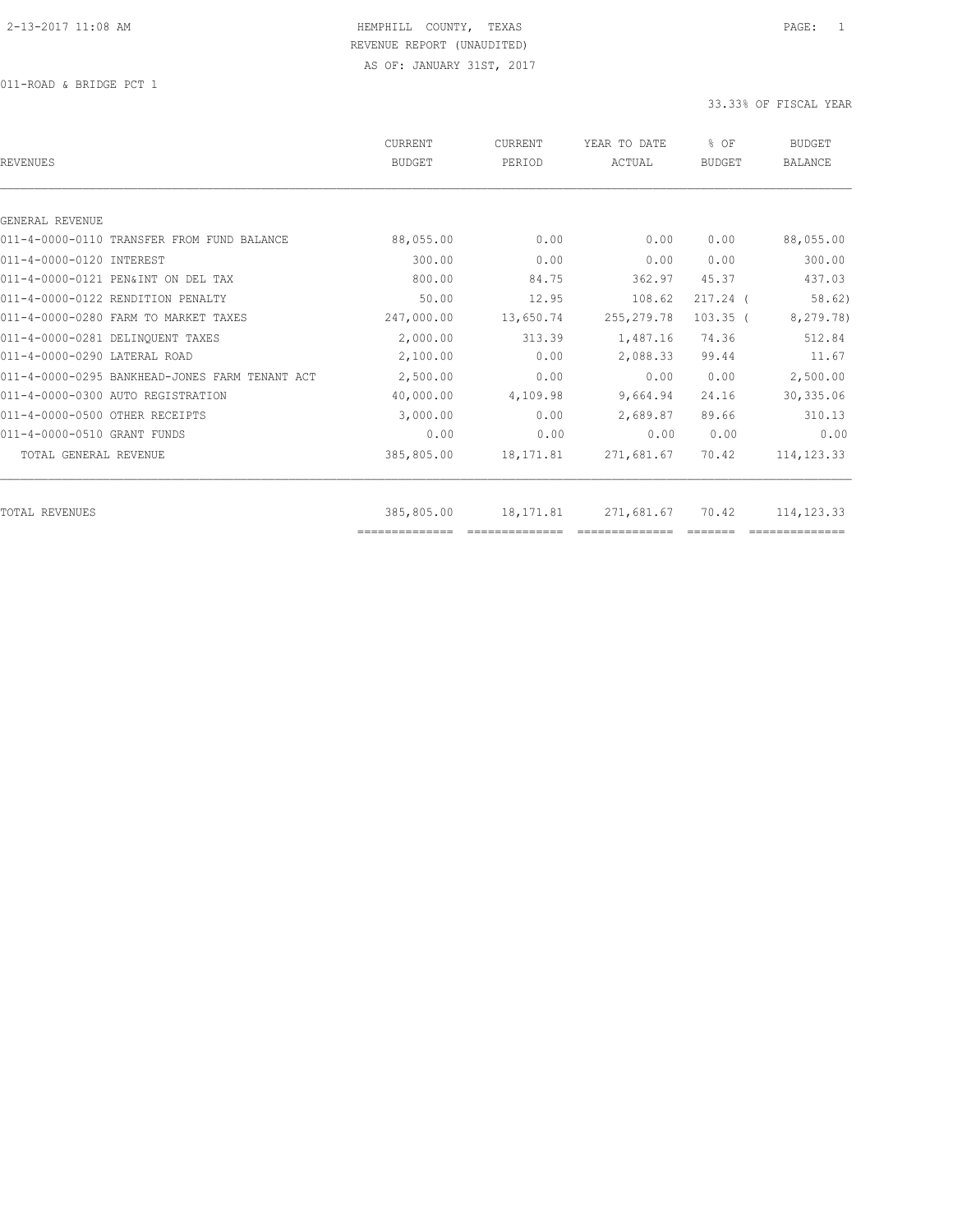012-ROAD & BRIDGE PCT 2

| CURRENT<br><b>BUDGET</b> | <b>CURRENT</b><br>PERIOD | YEAR TO DATE<br>ACTUAL | $8$ OF<br><b>BUDGET</b> | <b>BUDGET</b><br><b>BALANCE</b> |
|--------------------------|--------------------------|------------------------|-------------------------|---------------------------------|
|                          |                          |                        |                         |                                 |
|                          |                          |                        |                         |                                 |
| 50,000.00                | 0.00                     | 0.00                   | 0.00                    | 50,000.00                       |
| 300.00                   | 0.00                     | 0.00                   | 0.00                    | 300.00                          |
| 1,000.00                 | 89.88                    | 384.98                 | 38.50                   | 615.02                          |
| 50.00                    | 13.75                    | 115.20                 | $230.40$ (              | 65, 20                          |
| 262,000.00               | 14,478.06                | 270, 751.27            | $103.34$ (              | 8,751.27)                       |
| 4,000.00                 | 332.40                   | 1,577.33               | 39.43                   | 2,422.67                        |
| 2,500.00                 | 0.00                     | 2,214.89               | 88.60                   | 285.11                          |
| 3,000.00                 | 0.00                     | 0.00                   | 0.00                    | 3,000.00                        |
| 42,000.00                | 4,359.06                 | 10,250.70              | 24.41                   | 31,749.30                       |
| 500.00                   | 0.00                     | 0.00                   | 0.00                    | 500.00                          |
| 1,000.00                 | 0.00                     | 2,455.17               | $245.52$ (              | 1,455.17                        |
| 0.00                     | 0.00                     | 0.00                   | 0.00                    | 0.00                            |
| 0.00                     | 0.00                     | 0.00                   | 0.00                    | 0.00                            |
| 366,350.00               | 19,273.15                | 287,749.54             | 78.54                   | 78,600.46                       |
|                          |                          |                        | 78.54                   | 78,600.46                       |
|                          | 366,350.00               | 19,273.15              | 287,749.54              |                                 |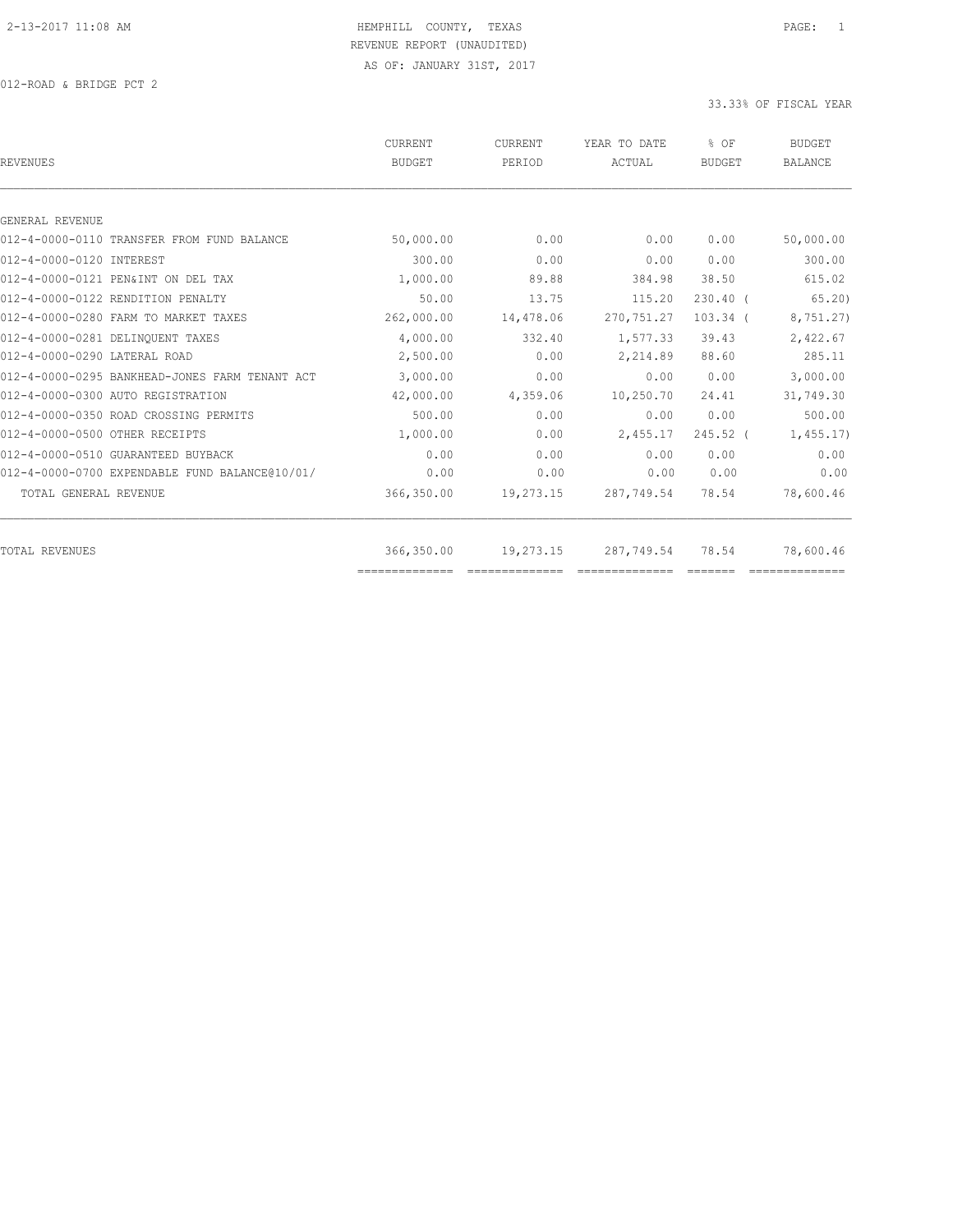013-ROAD & BRIDGE PCT 3

| <b>BUDGET</b> | CURRENT<br>PERIOD            | YEAR TO DATE<br>ACTUAL                                                                                                                                                                                                                                                                                                                                                                                                                                                                              | % OF<br><b>BUDGET</b>        | <b>BUDGET</b><br><b>BALANCE</b> |
|---------------|------------------------------|-----------------------------------------------------------------------------------------------------------------------------------------------------------------------------------------------------------------------------------------------------------------------------------------------------------------------------------------------------------------------------------------------------------------------------------------------------------------------------------------------------|------------------------------|---------------------------------|
|               |                              |                                                                                                                                                                                                                                                                                                                                                                                                                                                                                                     |                              |                                 |
|               |                              |                                                                                                                                                                                                                                                                                                                                                                                                                                                                                                     |                              |                                 |
| 50,000.00     | 0.00                         | 0.00                                                                                                                                                                                                                                                                                                                                                                                                                                                                                                | 0.00                         | 50,000.00                       |
| 500.00        | 0.00                         | 0.00                                                                                                                                                                                                                                                                                                                                                                                                                                                                                                | 0.00                         | 500.00                          |
| 1,500.00      | 179.77                       | 769.96                                                                                                                                                                                                                                                                                                                                                                                                                                                                                              | 51.33                        | 730.04                          |
| 100.00        | 27.48                        | 230.37                                                                                                                                                                                                                                                                                                                                                                                                                                                                                              | $230.37$ (                   | 130.37)                         |
| 524,000.00    | 28,956.13                    | 541,502.56                                                                                                                                                                                                                                                                                                                                                                                                                                                                                          | $103.34$ (                   | 17,502.56                       |
| 3,000.00      | 664.81                       | 3,154.65                                                                                                                                                                                                                                                                                                                                                                                                                                                                                            | $105.16$ (                   | 154.65)                         |
| 4,000.00      | 0.00                         | 4,429.79                                                                                                                                                                                                                                                                                                                                                                                                                                                                                            | $110.74$ (                   | 429.79)                         |
| 5,000.00      | 0.00                         | 0.00                                                                                                                                                                                                                                                                                                                                                                                                                                                                                                | 0.00                         | 5,000.00                        |
| 85,000.00     | 8,718.14                     | 20,501.38                                                                                                                                                                                                                                                                                                                                                                                                                                                                                           | 24.12                        | 64,498.62                       |
| 500.00        | 0.00                         | 0.00                                                                                                                                                                                                                                                                                                                                                                                                                                                                                                | 0.00                         | 500.00                          |
| 1,000.00      | 0.00                         | 4,910.33                                                                                                                                                                                                                                                                                                                                                                                                                                                                                            | 491.03 (                     | 3, 910.33)                      |
| 0.00          | 0.00                         | 0.00                                                                                                                                                                                                                                                                                                                                                                                                                                                                                                | 0.00                         | 0.00                            |
| 674,600.00    | 38,546.33                    | 575,499.04                                                                                                                                                                                                                                                                                                                                                                                                                                                                                          | 85.31                        | 99,100.96                       |
|               |                              |                                                                                                                                                                                                                                                                                                                                                                                                                                                                                                     |                              | 99,100.96                       |
|               | 674,600.00<br>-------------- | 38,546.33<br>$\begin{array}{cccccccccc} \multicolumn{2}{c}{} & \multicolumn{2}{c}{} & \multicolumn{2}{c}{} & \multicolumn{2}{c}{} & \multicolumn{2}{c}{} & \multicolumn{2}{c}{} & \multicolumn{2}{c}{} & \multicolumn{2}{c}{} & \multicolumn{2}{c}{} & \multicolumn{2}{c}{} & \multicolumn{2}{c}{} & \multicolumn{2}{c}{} & \multicolumn{2}{c}{} & \multicolumn{2}{c}{} & \multicolumn{2}{c}{} & \multicolumn{2}{c}{} & \multicolumn{2}{c}{} & \multicolumn{2}{c}{} & \multicolumn{2}{c}{} & \mult$ | 575,499.04<br>============== | 85.31                           |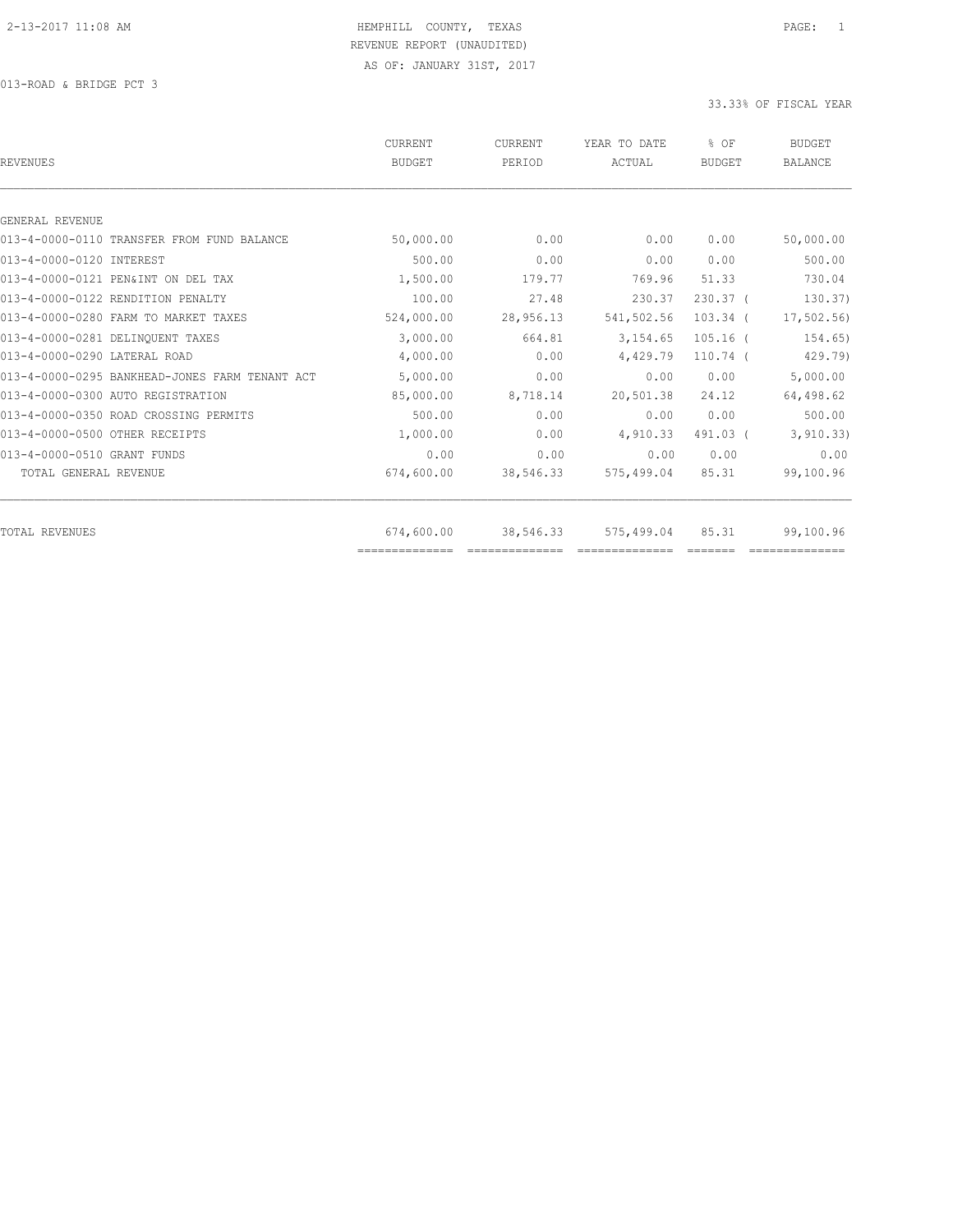014-ROAD & BRIDGE PCT 4

| <b>REVENUES</b>                                | <b>CURRENT</b><br><b>BUDGET</b> | <b>CURRENT</b><br>PERIOD | YEAR TO DATE<br>ACTUAL | % OF<br><b>BUDGET</b> | <b>BUDGET</b><br><b>BALANCE</b> |
|------------------------------------------------|---------------------------------|--------------------------|------------------------|-----------------------|---------------------------------|
|                                                |                                 |                          |                        |                       |                                 |
| GENERAL REVENUE                                |                                 |                          |                        |                       |                                 |
| 014-4-0000-0110 TRANSFER FROM FUND BALANCE     | 50,000.00                       | 0.00                     | 0.00                   | 0.00                  | 50,000.00                       |
| 014-4-0000-0120 INTEREST                       | 500.00                          | 0.00                     | 0.00                   | 0.00                  | 500.00                          |
| 014-4-0000-0121 PEN&INT ON DEL TAX             | 1,500.00                        | 159.22                   | 682.01                 | 45.47                 | 817.99                          |
| 014-4-0000-0122 RENDITION PENALTY              | 100.00                          | 24.34                    | 204.02                 | $204.02$ (            | 104.02)                         |
| 014-4-0000-0280 FARM TO MARKET TAXES           | 464,000.00                      | 25,646.85                | 479,616.53             | $103.37$ (            | 15,616.53)                      |
| 014-4-0000-0281 DELINQUENT TAXES               | 3,000.00                        | 588.83                   | 2,794.12               | 93.14                 | 205.88                          |
| 014-4-0000-0290 LATERAL ROAD                   | 5,000.00                        | 0.00                     | 3,923.52               | 78.47                 | 1,076.48                        |
| 014-4-0000-0295 BANKHEAD-JONES FARM TENANT ACT | 4,000.00                        | 0.00                     | 0.00                   | 0.00                  | 4,000.00                        |
| 014-4-0000-0300 AUTO REGISTRATION              | 75,000.00                       | 7,721.77                 | 18,158.37              | 24.21                 | 56,841.63                       |
| 014-4-0000-0350 ROAD CROSSING PERMITS          | 0.00                            | 0.00                     | 0.00                   | 0.00                  | 0.00                            |
| 014-4-0000-0500 OTHER RECEIPTS                 | 2,000.00                        | 0.00                     | 4,349.15               | $217.46$ (            | 2,349.15                        |
| 014-4-0000-0510 GRANT FUNDS                    | 0.00                            | 0.00                     | 11,711.78              | $0.00$ (              | 11,711.78)                      |
| 014-4-0000-0700 EXPENDABLE FUND BALANCE@10/01/ | 0.00                            | 0.00                     | 0.00                   | 0.00                  | 0.00                            |
| TOTAL GENERAL REVENUE                          | 605,100.00                      | 34, 141.01               | 521,439.50             | 86.17                 | 83,660.50                       |
|                                                |                                 |                          |                        |                       |                                 |
| TOTAL REVENUES                                 | 605,100.00                      | 34,141.01                | 521,439.50             | 86.17                 | 83,660.50                       |
|                                                | ==============                  |                          |                        |                       |                                 |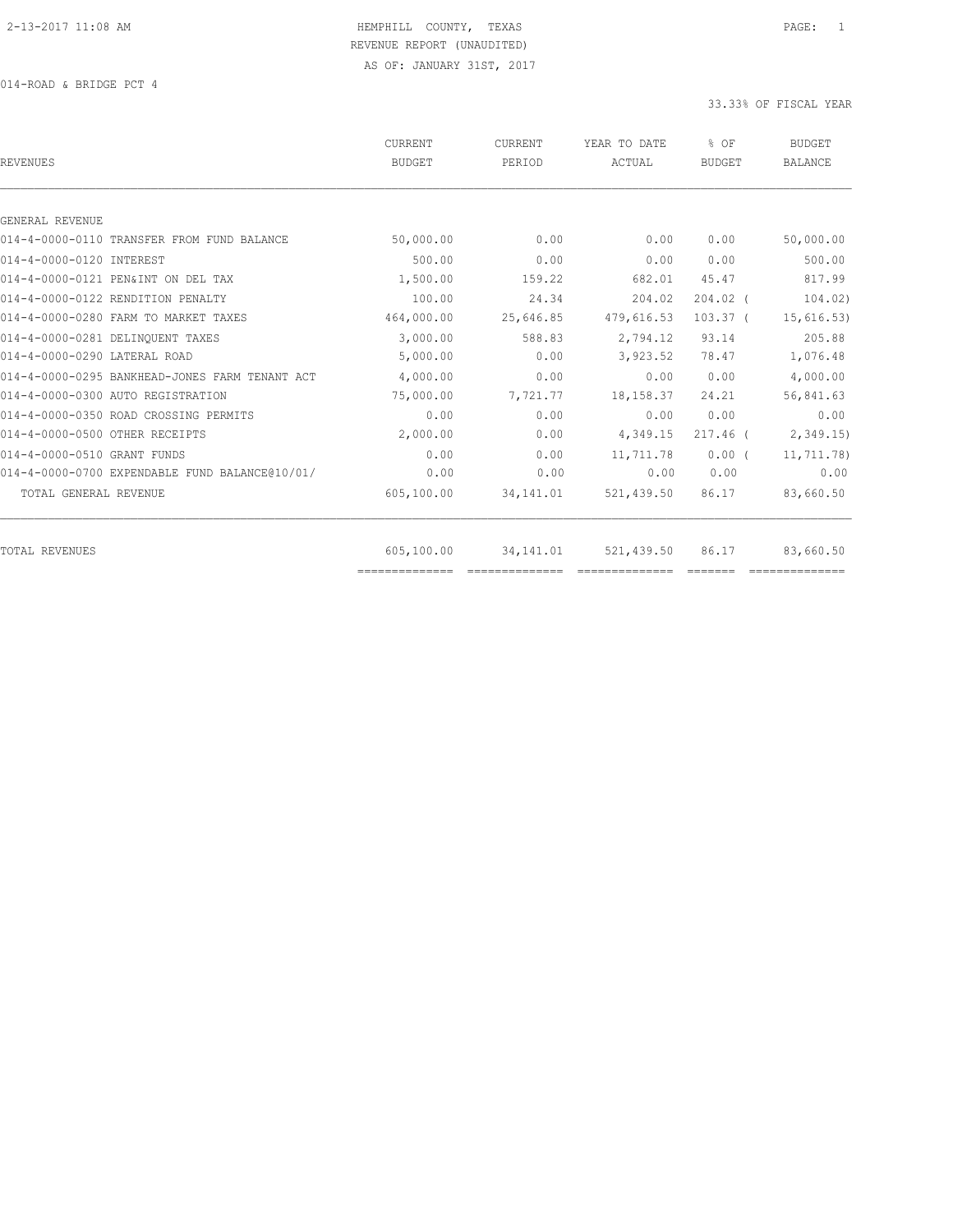| REVENUES                                       | CURRENT<br><b>BUDGET</b> | CURRENT<br>PERIOD | YEAR TO DATE<br>ACTUAL | % OF<br><b>BUDGET</b> | <b>BUDGET</b><br><b>BALANCE</b> |
|------------------------------------------------|--------------------------|-------------------|------------------------|-----------------------|---------------------------------|
|                                                |                          |                   |                        |                       |                                 |
| GENERAL REVENUE                                |                          |                   |                        |                       |                                 |
| 022-4-0000-0110 TRANSFER FROM FUND BALANCE     | 80,000.00                | 0.00              | 0.00                   | 0.00                  | 80,000.00                       |
| 022-4-0000-0191 COUNTY RECORDS PRESERVATION FE | 10,000.00                | 556.15            | 1,698.47               | 16.98                 | 8,301.53                        |
| TOTAL GENERAL REVENUE                          | 90,000.00                | 556.15            | 1,698.47               | 1.89                  | 88,301.53                       |
|                                                |                          |                   |                        |                       |                                 |
| TOTAL REVENUES                                 | 90,000.00                | 556.15            | 1,698.47               | 1.89                  | 88,301.53                       |
|                                                |                          |                   |                        |                       |                                 |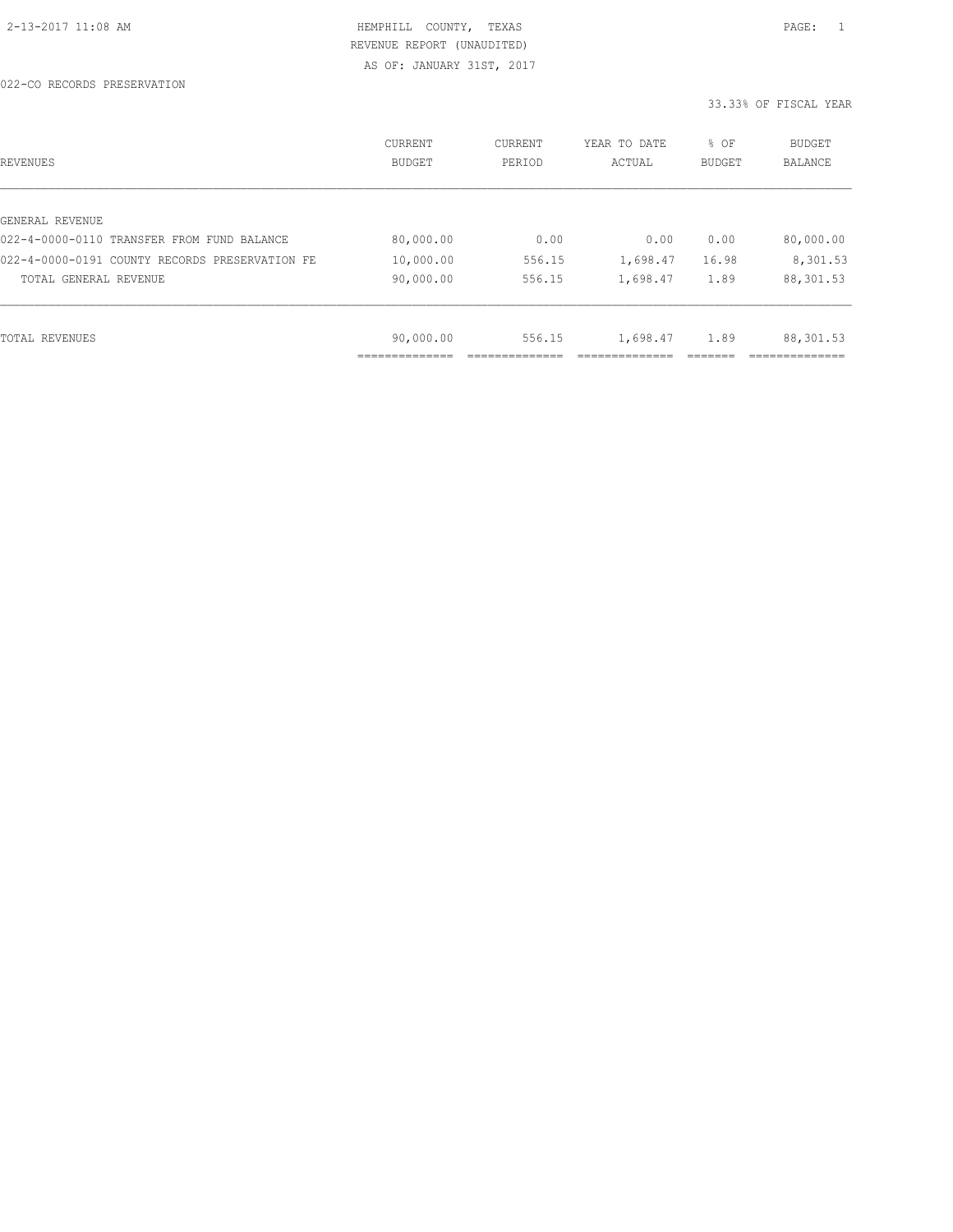| REVENUES                                      | CURRENT<br><b>BUDGET</b>   | CURRENT<br>PERIOD | YEAR TO DATE<br>ACTUAL | % OF<br>BUDGET | BUDGET<br><b>BALANCE</b> |
|-----------------------------------------------|----------------------------|-------------------|------------------------|----------------|--------------------------|
|                                               |                            |                   |                        |                |                          |
| GENERAL REVENUE                               |                            |                   |                        |                |                          |
| 023-4-0000-0110 TRANSFER FROM FUND BALANCE    | 0.00                       | 0.00              | 0.00                   | 0.00           | 0.00                     |
| 023-4-0000-0191 REV-CLK'S RECORD PRESERVATION | 800.00                     | 66.57             | 247.82                 | 30.98          | 552.18                   |
| TOTAL GENERAL REVENUE                         | 800.00                     | 66.57             | 247.82                 | 30.98          | 552.18                   |
|                                               |                            |                   |                        |                |                          |
| TOTAL REVENUES                                | 800.00                     | 66.57             | 247.82                 | 30.98          | 552.18                   |
|                                               | -----------<br>----------- |                   |                        |                | ___________              |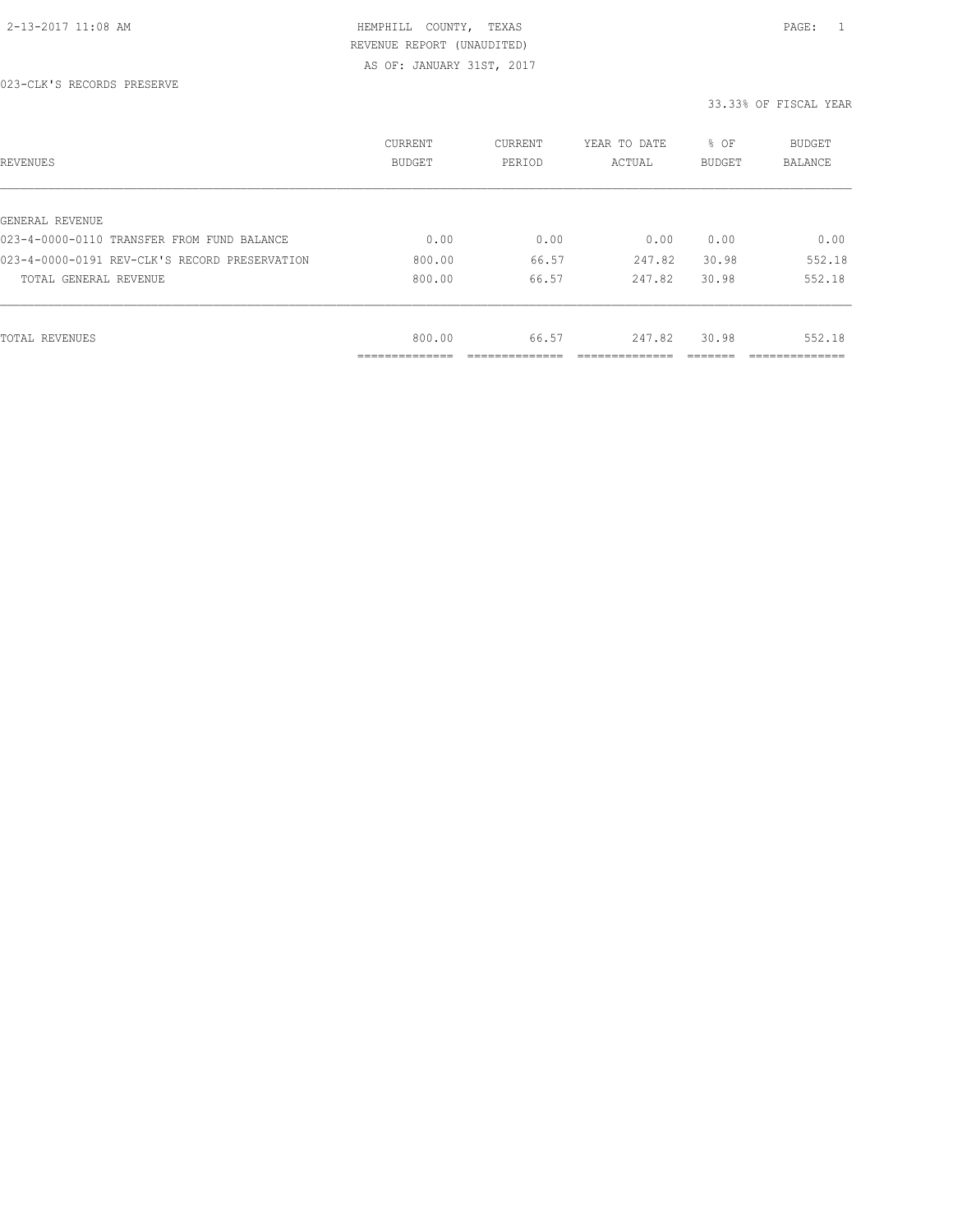| REVENUES                                   | CURRENT<br><b>BUDGET</b> | CURRENT<br>PERIOD | YEAR TO DATE<br>ACTUAL | % OF<br>BUDGET | BUDGET<br><b>BALANCE</b> |
|--------------------------------------------|--------------------------|-------------------|------------------------|----------------|--------------------------|
|                                            |                          |                   |                        |                |                          |
| GENERAL REVENUE                            |                          |                   |                        |                |                          |
| 024-4-0000-0110 TRANSFER FROM FUND BALANCE | 8,000.00                 | 0.00              | 0.00                   | 0.00           | 8,000.00                 |
| 024-4-0000-0191 TECH FEES/EXP              | 2,500.00                 | 101.72            | 432.43                 | 17.30          | 2,067.57                 |
| TOTAL GENERAL REVENUE                      | 10,500.00                | 101.72            | 432.43                 | 4.12           | 10,067.57                |
|                                            |                          |                   |                        |                |                          |
|                                            |                          |                   |                        |                |                          |
| TOTAL REVENUES                             | 10,500.00                | 101.72            | 432.43                 | 4.12           | 10,067.57                |
|                                            |                          |                   |                        |                |                          |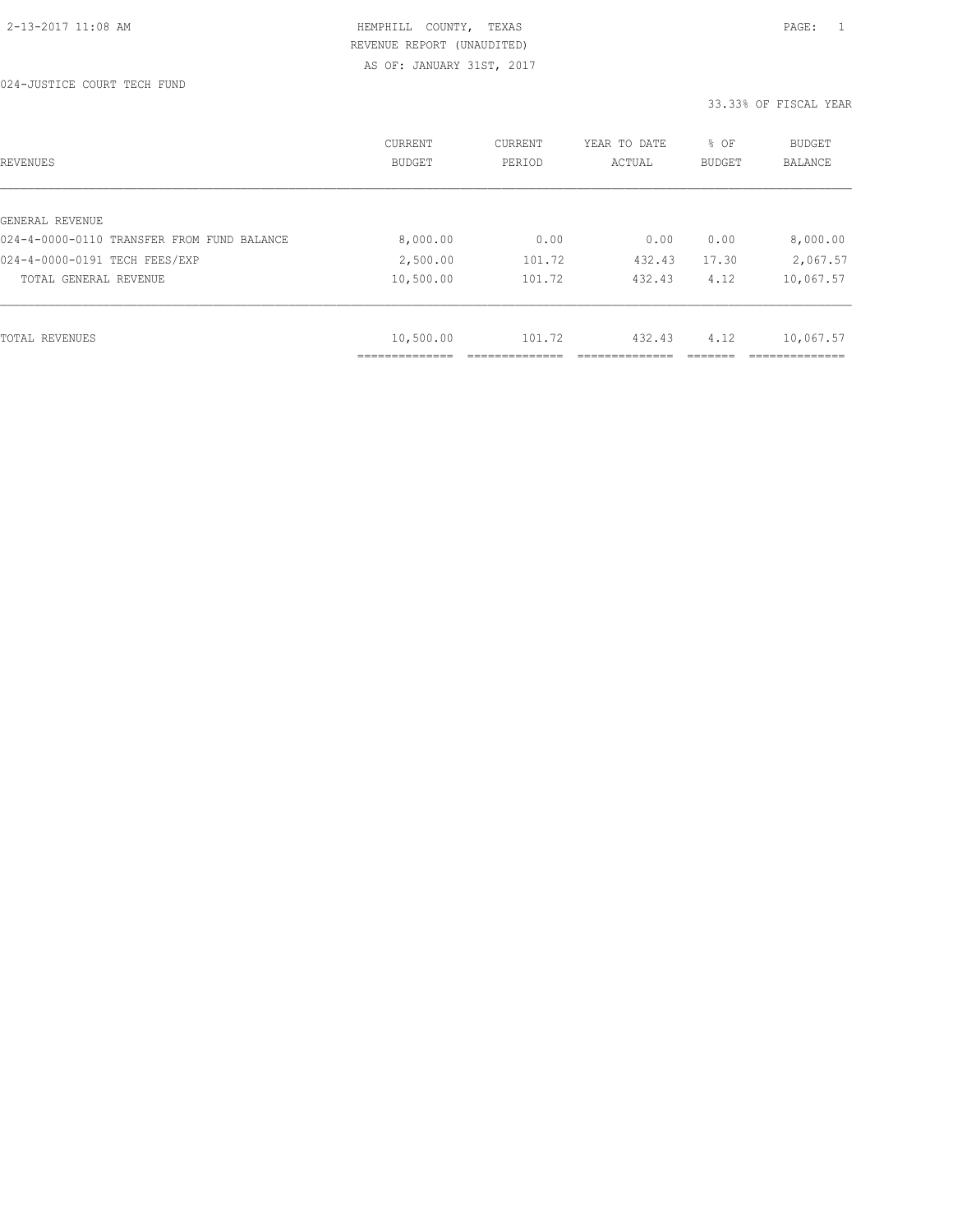| REVENUES                                   | CURRENT<br><b>BUDGET</b>  | CURRENT<br>PERIOD | YEAR TO DATE<br>ACTUAL | % OF<br><b>BUDGET</b> | <b>BUDGET</b><br><b>BALANCE</b> |
|--------------------------------------------|---------------------------|-------------------|------------------------|-----------------------|---------------------------------|
|                                            |                           |                   |                        |                       |                                 |
| GENERAL REVENUE                            |                           |                   |                        |                       |                                 |
| 032-4-0000-0110 TRANSFER FROM FUND BALANCE | 17,000.00                 | 0.00              | 0.00                   | 0.00                  | 17,000.00                       |
| 032-4-0000-0220 FEES-CHECK COLLECTION      | 150.00                    | 30.00             | 335.00                 | $223.33$ (            | 185.00)                         |
| TOTAL GENERAL REVENUE                      | 17,150.00                 | 30.00             | 335.00                 | 1.95                  | 16,815.00                       |
|                                            |                           |                   |                        |                       |                                 |
| TOTAL REVENUES                             | 17,150.00                 | 30.00             | 335.00                 | 1.95                  | 16,815.00                       |
|                                            | ------------<br>_________ |                   |                        |                       |                                 |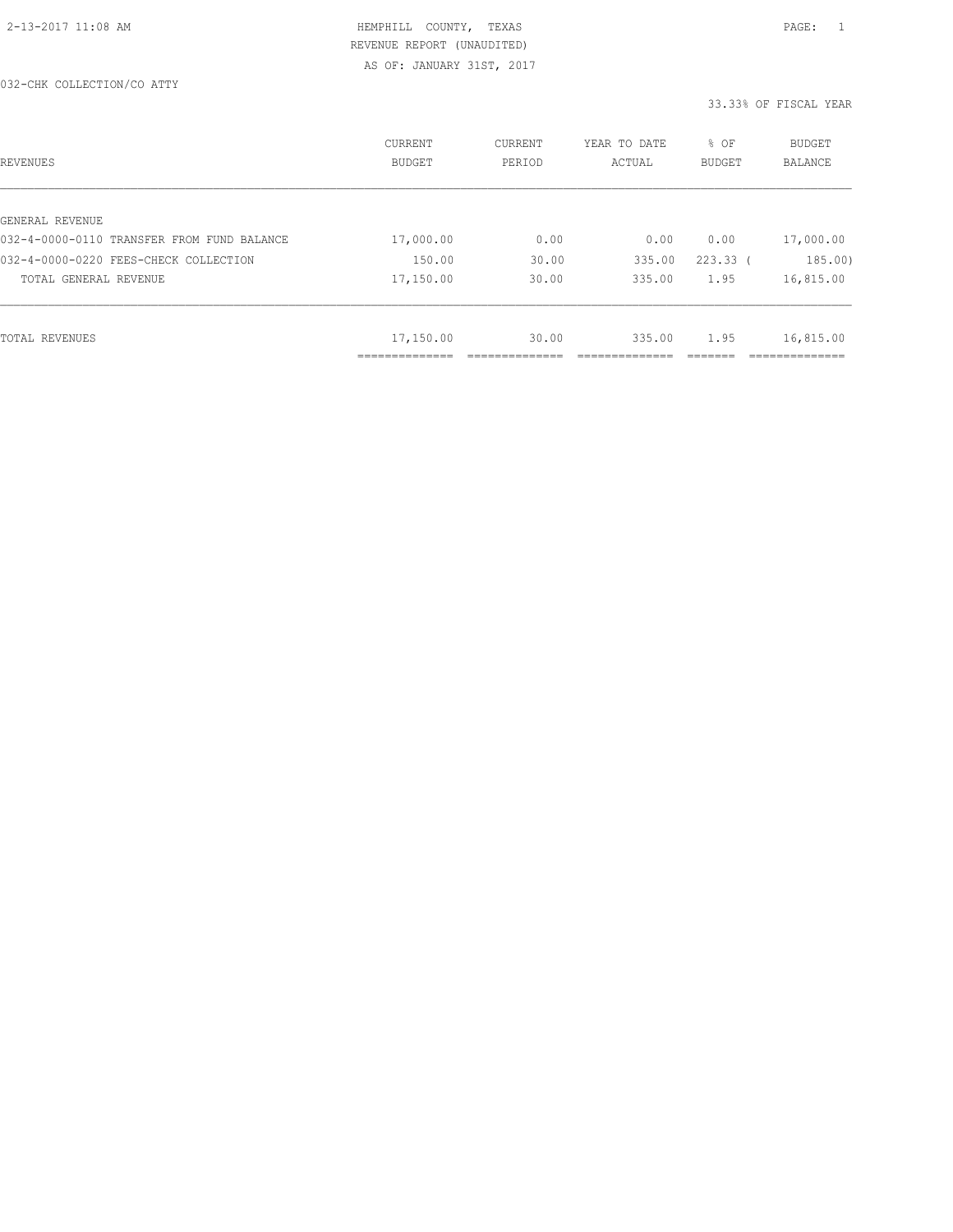| REVENUES                                   | CURRENT<br><b>BUDGET</b> | CURRENT<br>PERIOD | YEAR TO DATE<br>ACTUAL | % OF<br>BUDGET | BUDGET<br><b>BALANCE</b> |
|--------------------------------------------|--------------------------|-------------------|------------------------|----------------|--------------------------|
|                                            |                          |                   |                        |                |                          |
| GENERAL REVENUE                            |                          |                   |                        |                |                          |
| 036-4-0000-0110 TRANSFER FROM FUND BALANCE | 6,000.00                 | 0.00              | 0.00                   | 0.00           | 6,000.00                 |
| 036-4-0000-0440 STATE FEES                 | 2,000.00                 | 0.00              | 0.00                   | 0.00           | 2,000.00                 |
| TOTAL GENERAL REVENUE                      | 8,000.00                 | 0.00              | 0.00                   | 0.00           | 8,000.00                 |
|                                            |                          |                   |                        |                |                          |
| TOTAL REVENUES                             | 8,000.00                 | 0.00              | 0.00                   | 0.00           | 8,000.00                 |
|                                            | ___________              |                   |                        |                |                          |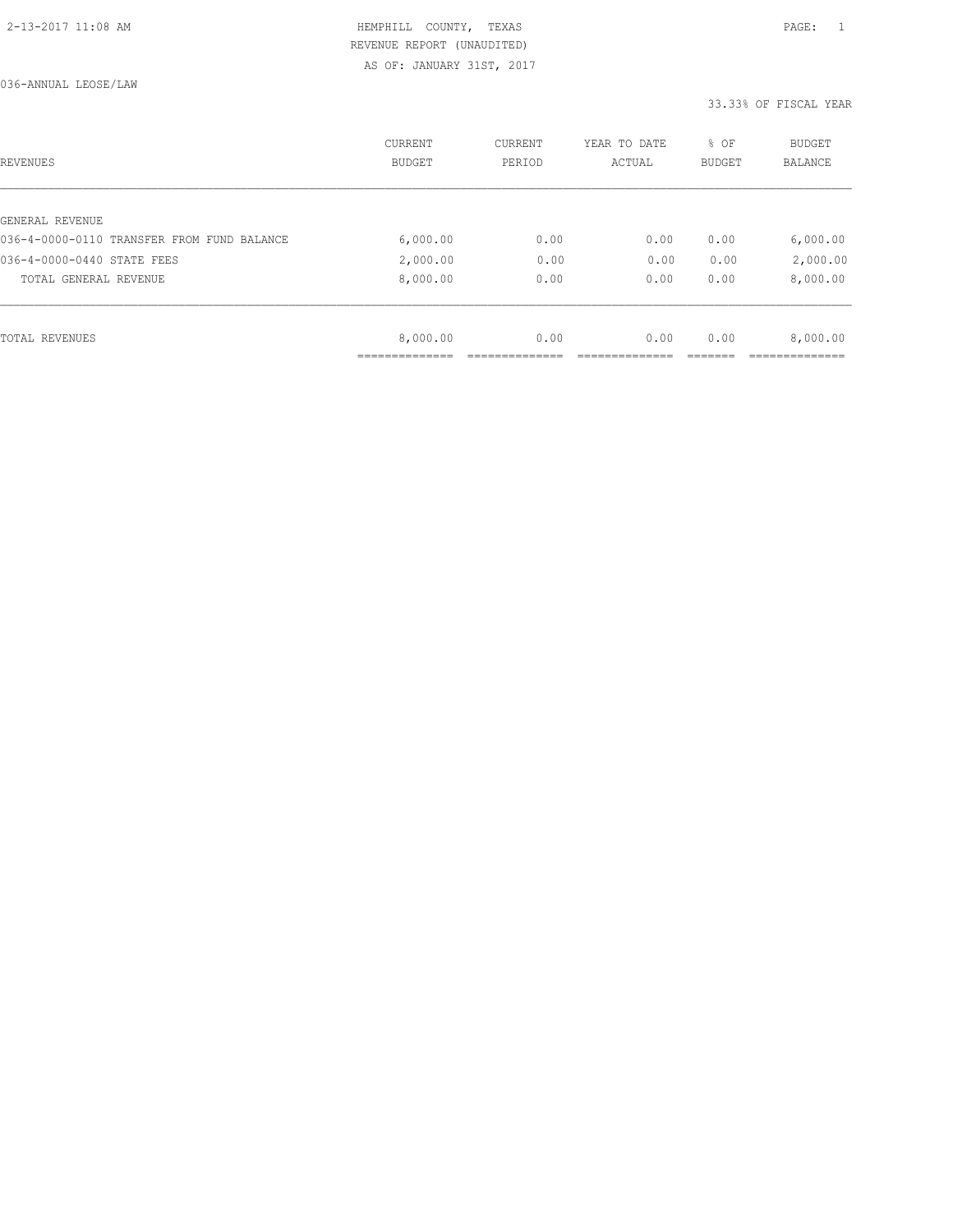046-SCAAP

| REVENUES                                   | CURRENT<br>BUDGET | CURRENT<br>PERIOD | YEAR TO DATE<br>ACTUAL | % OF<br><b>BUDGET</b> | <b>BUDGET</b><br>BALANCE |
|--------------------------------------------|-------------------|-------------------|------------------------|-----------------------|--------------------------|
|                                            |                   |                   |                        |                       |                          |
| GENERAL REVENUE                            |                   |                   |                        |                       |                          |
| 046-4-0000-0110 TRANSFER FROM FUND BALANCE | 65,000.00         | 0.00              | 0.00                   | 0.00                  | 65,000.00                |
| 046-4-0000-0260 GRANT AWARD                | 6,000.00          | 0.00              | 7,354.00               | $122.57$ (            | 1,354.00                 |
| TOTAL GENERAL REVENUE                      | 71,000.00         | 0.00              | 7,354.00               | 10.36                 | 63,646.00                |
|                                            |                   |                   |                        |                       |                          |
| TOTAL REVENUES                             | 71,000.00         | 0.00              | 7,354.00               | 10.36                 | 63,646.00                |
|                                            |                   |                   |                        |                       |                          |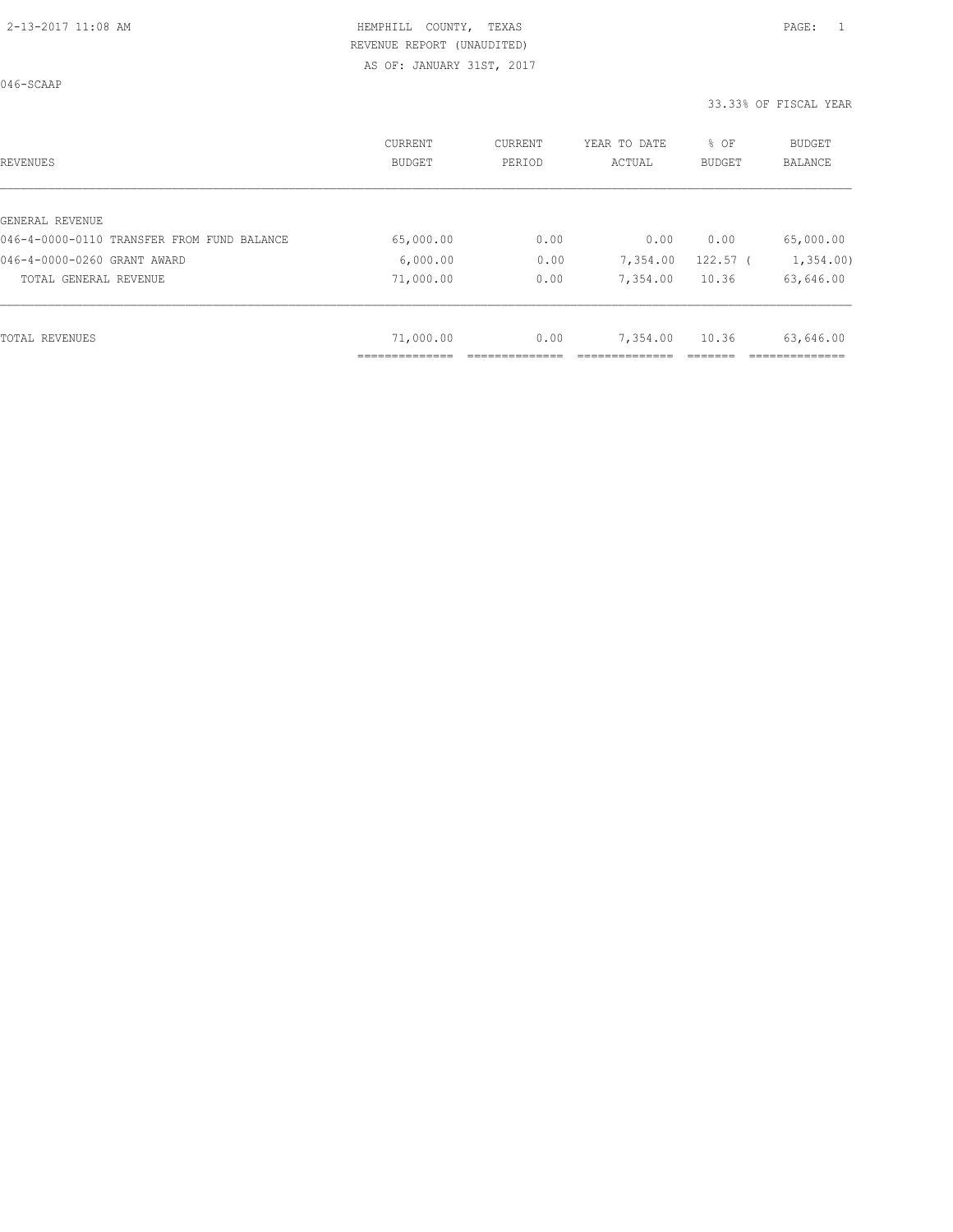AS OF: JANUARY 31ST, 2017

047-SHERIFF COMMISSARY

| REVENUES                             | <b>CURRENT</b><br><b>BUDGET</b> | CURRENT<br>PERIOD | YEAR TO DATE<br>ACTUAL | % OF<br><b>BUDGET</b> | <b>BUDGET</b><br>BALANCE |
|--------------------------------------|---------------------------------|-------------------|------------------------|-----------------------|--------------------------|
|                                      |                                 |                   |                        |                       |                          |
| GENERAL REVENUE                      |                                 |                   |                        |                       |                          |
| 047-4-0000-0401 SALES/COMMISSARY     | 0.00                            | 0.00              | 0.00                   | 0.00                  | 0.00                     |
| 047-4-0000-0500 MISCELLANEOUS INCOME | 0.00                            | 0.00              | 0.00                   | 0.00                  | 0.00                     |
| TOTAL GENERAL REVENUE                | 0.00                            | 0.00              | 0.00                   | 0.00                  | 0.00                     |
|                                      |                                 |                   |                        |                       |                          |
| TOTAL REVENUES                       | 0.00                            | 0.00              | 0.00                   | 0.00                  | 0.00                     |
|                                      | -----------                     |                   |                        |                       |                          |